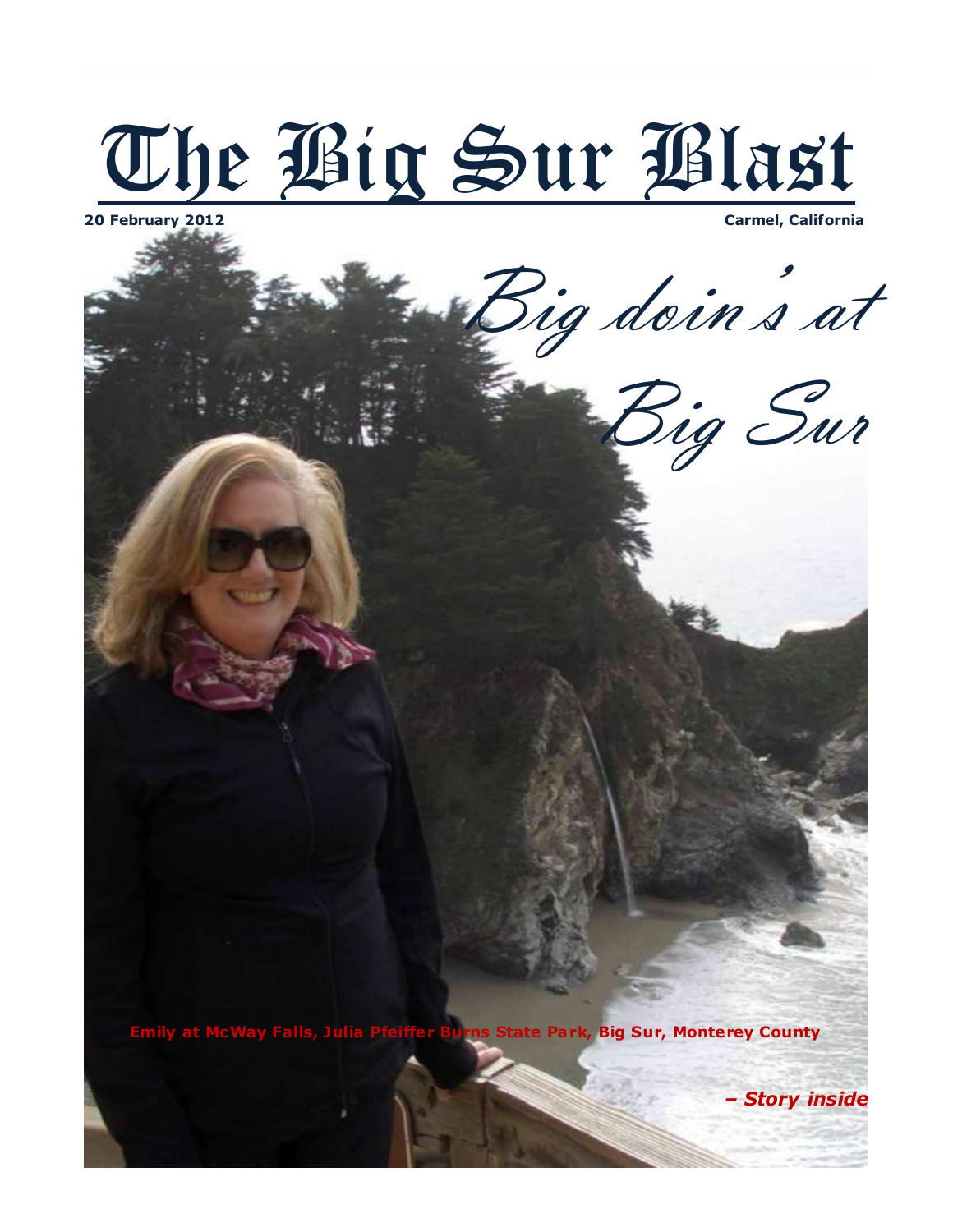

**The view north a long the Big Sur coast from Helen Hooper Brown's front yard. Julia Pfe iffer Burns State Park, Monterey County.**

## Big doin's at Big Sur

Big Sur is California's big empty.

For 100 miles – more or less – of coastline there few people and fewer gas pumps. There's only been electricity since the 1950s.

What there is in Big Sur is a choice: cling to the land or fall to the sea.

The Spanish, who sailed up this coast in 1542, saw no place to land a ship, just a wall of mountains reaching up to 5,000 feet, and so they didn't try for 200 years.

Highway 1, which finally opened the coast to travelers, was finished in 1937.

The few residents had been there since the passage of the federal Homestead Act in 1862, which gave families like the Comings, Gamboas, Ewoldsens, Pfeiffers, Posts and McWays 160 acres each if they lived on the land and made improvements to it. Because the homesteaders spoke a mixture of English and Spanish, they condensed and

*– Continued overleaf*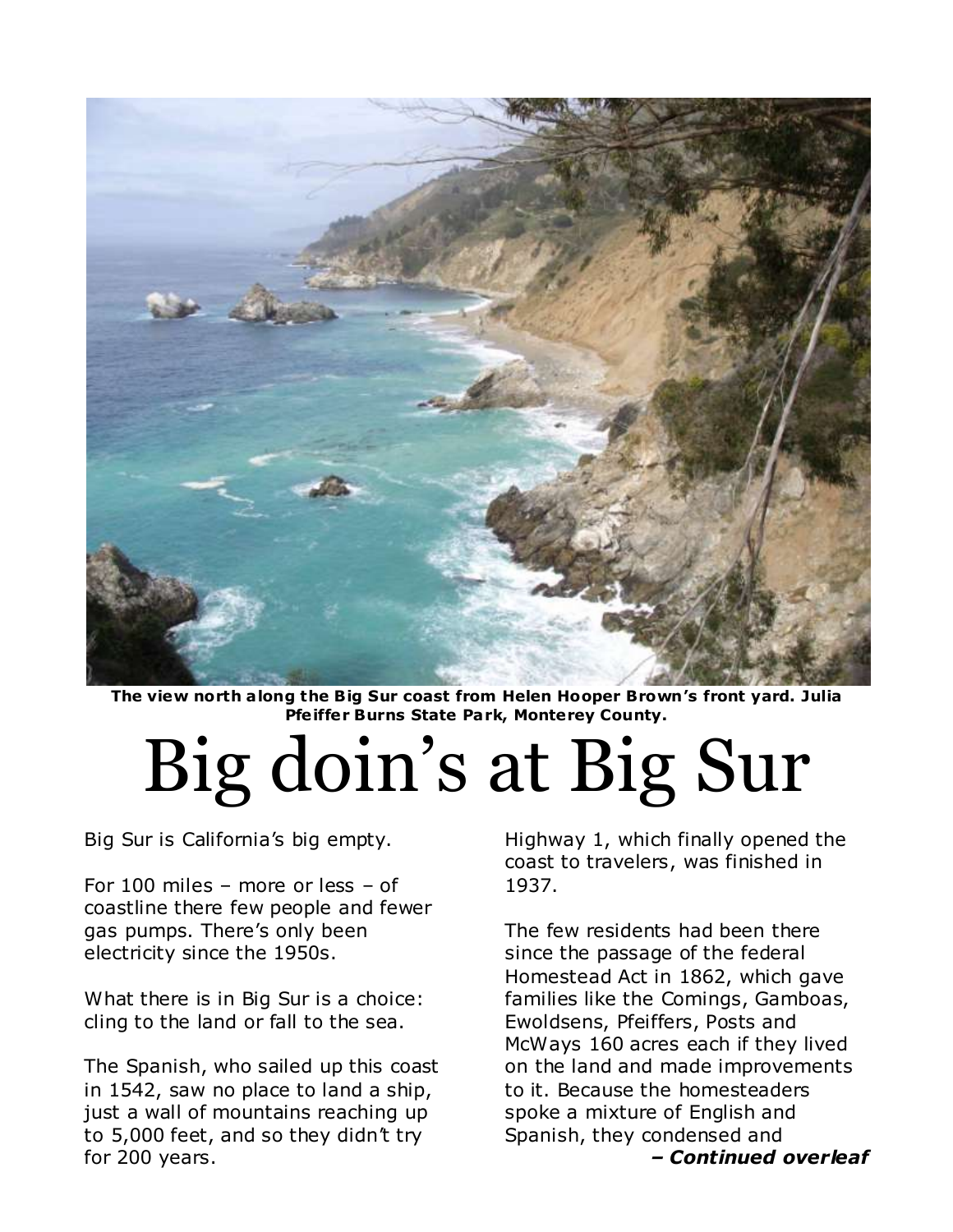## Big doin's at Big Sur

## *– Continued*

combined the Spanish name of the region – *el país grande del sur* (big country of the south) – with English to create Big Sur.

Much of the coastline is now state land, preserving the old homesteads and folds in the mountains that shelter redwood forests as state parks. Three of the most visited are Andrew Molera State Park at the mouth of the Big Sur River, named for the rancher who made artichokes popular in California by his sister, who donated the land of the Cooper-Molera families, and Pfeiffer Big Sur and Julia Pfeiffer Burns state parks, both named for a family that arrived in 1869 to farm the land.

The oldest building in a cabin built by the **Sur State Park.** Moleras' grandfather Juan Bautista Roger Cooper.

The latter of the Pfeiffer parks was land originally bought by a wealthy New York congressman and his wife, Helen Hooper Brown. When she died in 1961, she donated her 1,800 acres to the state on the condition that it be named for Julia Pfeiffer Burns, the farm girl who became her lifelong friend.



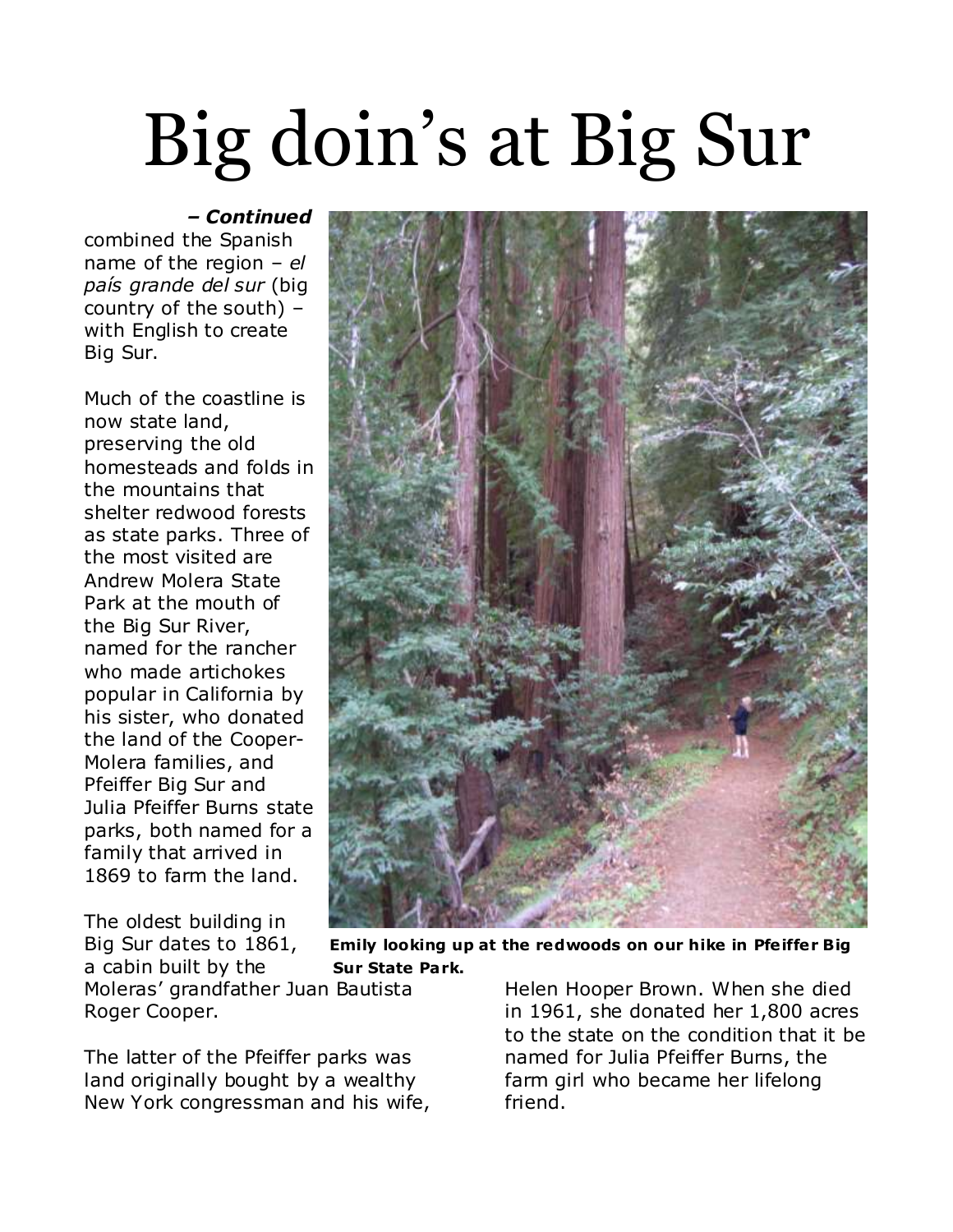

## **The Big Sur Marathon is 26.2 miles of this.** Don't mess with my wife

... She can kick your butt.

Two of the 11 marathons Emily has run were the Big Sur Marathon, a 26 mile, 385-yard race from Pfeiffer Big Sur State Park to the town of Carmel.

Highway 1 is closed to all but runners during the annual race each April. Most of them stay on the Monterey Peninsula the night before and ride one of the shuttle buses down to the starting line at 4 a.m.

Then, as Emily tells it, you stand waiting in the cold and dark under fog-dripping redwood trees in your shorts and T-shirt while your muscles cramp for another hour or two until the race starts. All the while you know this is not going to be the miserable part of your day.



 **One of the mus icians who plays for runners along the marathon route.**

Rain fell pretty heavily during one of Emily's races. Near the muchphotographed Bixby Creek Bridge, she mentioned to a fellow runner that the raindrops were getting so big they hurt.

"Lady," he said, "this is hail."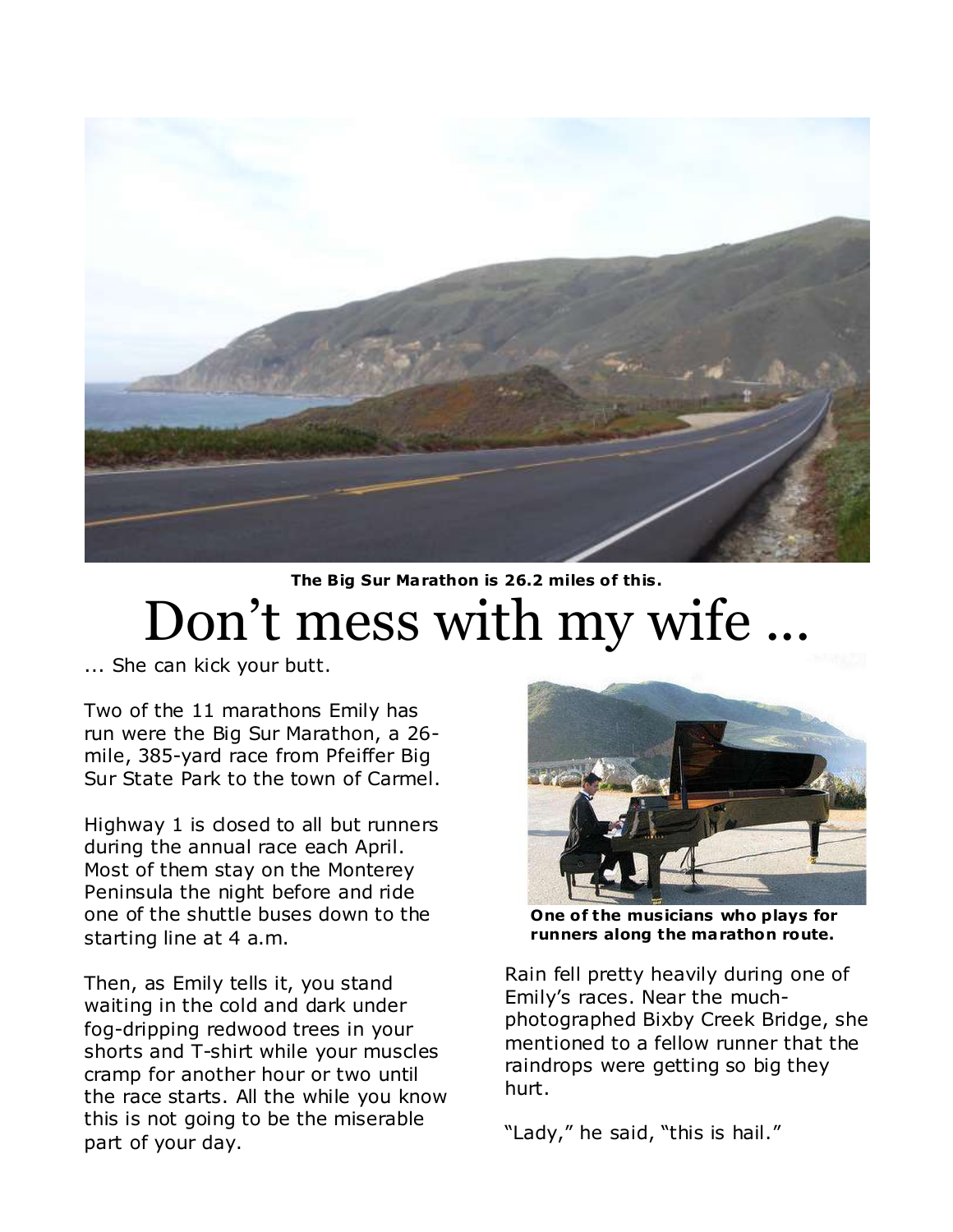

**This is an elevation profile of the Big Sur Marathon with the start on the left. The picture on the previous page was made near Little Sur Road at Mile 10. The leftmost point of land in the photo is Hurricane Point at Mile 12, the high point of the marathon route. Runners climb nearly 600 feet over that two-mile stretch.**



**Winter storms frequently wash out sections of Highway in Big Sur leaving residents with 100-m ile trips to the grocery store.**

**The Big Sur River in Pfeiffer Big Sur State Park**